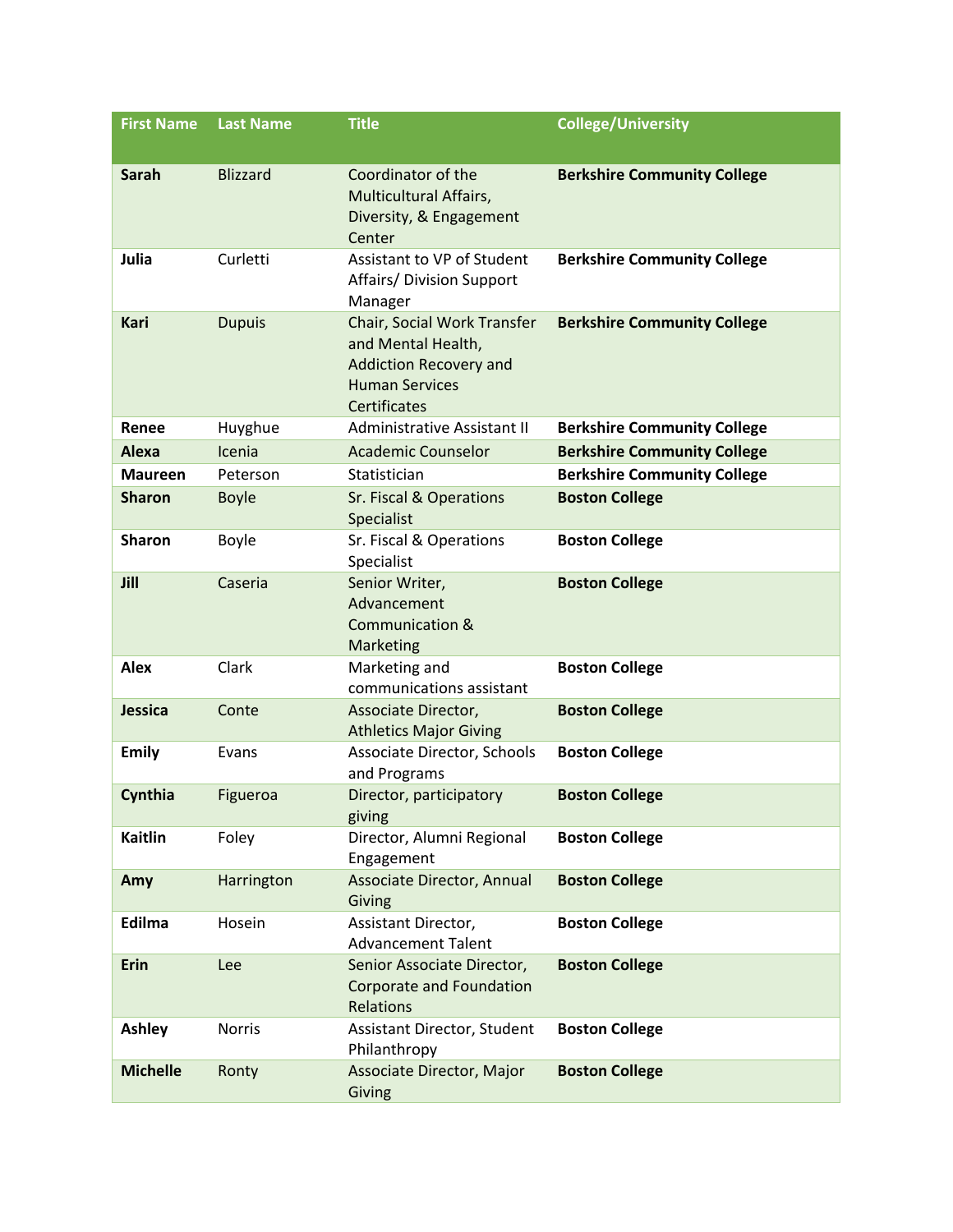| <b>Kristen</b>    | Sauer          | <b>Programs and Events</b><br>Specialist                                                   | <b>Boston College</b>    |
|-------------------|----------------|--------------------------------------------------------------------------------------------|--------------------------|
| <b>Jacqueline</b> | <b>Tynes</b>   | <b>Marketing Project Manager</b>                                                           | <b>Boston College</b>    |
| Caitlin           | Walsh          | Assistant Director, Schools<br>& Programs                                                  | <b>Boston College</b>    |
| Alice B.          | <b>Baker</b>   | Gift Management &<br><b>Reporting Assistant</b>                                            | <b>Boston College</b>    |
| Francheska        | Castro         | Development Coordinator                                                                    | <b>Boston University</b> |
| <b>Emerson</b>    | Cazzani        | <b>Annual Giving Coordinator</b>                                                           | <b>Boston University</b> |
| Tali              | Costopoulos    | <b>Student Philanthropy</b><br>Manager                                                     | <b>Boston University</b> |
| <b>Michela</b>    | <b>Doherty</b> | <b>Development Associate</b>                                                               | <b>Boston University</b> |
| <b>Jennifer</b>   | Hall           | Assistant Director of Gift &<br>Donor Reporting                                            | <b>Boston University</b> |
| Jessica           | Halladay       | <b>Marketing Associate</b>                                                                 | <b>Boston University</b> |
| Julia             | Hilton         | 1839 Society Leadership<br><b>Giving Officer</b>                                           | <b>Boston University</b> |
| <b>Iryelis</b>    | Lopez          | <b>Associate Major Gifts</b><br>Officer                                                    | <b>Boston University</b> |
| <b>Brianna</b>    | Medas          | Strategic Talent &<br><b>Operations Associate</b>                                          | <b>Boston University</b> |
| Lisa              | <b>Nault</b>   | <b>Integrated Media Producer</b>                                                           | <b>Boston University</b> |
| <b>Dilini</b>     | Palamakumbura  | Senior Marketing Data<br>Analyst, Annual Giving                                            | <b>Boston University</b> |
| <b>Astrid</b>     | Poodts         | <b>Development Associate</b>                                                               | <b>Boston University</b> |
| <b>Tracy</b>      | Tow            | Associate Director,<br><b>Generational Engagement</b>                                      | <b>Boston University</b> |
| <b>Elizabeth</b>  | Ryan-Catalano  | Major Gifts Officer                                                                        | <b>Boston University</b> |
| <b>Stephanie</b>  | Boyce          | <b>Senior Business Analyst</b>                                                             | <b>Brown University</b>  |
| <b>Solange</b>    | Hansen         | <b>Regional Development</b><br>Officer                                                     | <b>Brown University</b>  |
| Claire            | Moitra         | Senior Research Analyst                                                                    | <b>Brown University</b>  |
| Zaria             | Ruiz           | <b>Regional Development</b><br>Associate                                                   | <b>Brown University</b>  |
| <b>Nina</b>       | Shah           | <b>Regional Development</b><br>Director                                                    | <b>Brown University</b>  |
| <b>Martha</b>     | Souza          | <b>Development Coordinator</b>                                                             | <b>Brown University</b>  |
| <b>Danielle</b>   | Stockley       | <b>Prospect Management</b><br>Analyst                                                      | <b>Brown University</b>  |
| <b>Amanda</b>     | Talbot         | <b>Class Giving Officer</b>                                                                | <b>Brown University</b>  |
| Sarah             | Wait           | <b>Associated Director of</b><br>Annual Giving, Office of<br><b>Biomedical Advancement</b> | <b>Brown University</b>  |
| <b>Teri</b>       | Yoder          | Sr. Leadership Giving<br>Officer                                                           | <b>Brown University</b>  |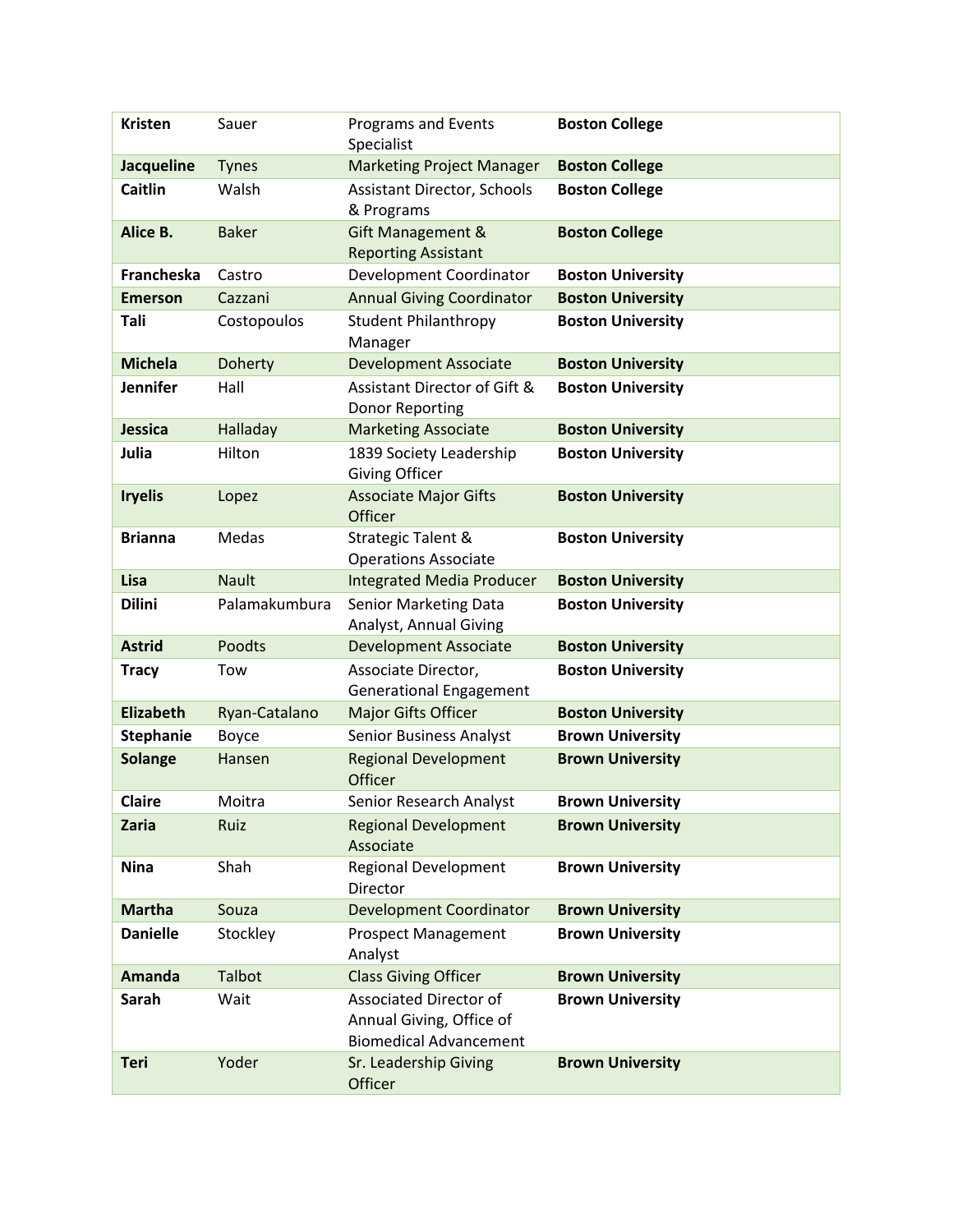| <b>Diana</b>                | Richardson           | Program Manager,<br><b>Regional Engagement</b>                     | <b>Brown University</b>                     |
|-----------------------------|----------------------|--------------------------------------------------------------------|---------------------------------------------|
| <b>Christine</b>            | Torgovec             | <b>Development Associate</b>                                       | <b>Brown University</b>                     |
| <b>Holly</b>                | Fincke               | Director of Development                                            | <b>California State University East Bay</b> |
| <b>Valerie</b>              | Schutz               | Sr. Director of Corporate &<br><b>Foundation Relations</b>         | <b>California State University East Bay</b> |
| Fern                        | Tyler                | <b>Advancement Services</b><br>Manager                             | <b>California State University East Bay</b> |
| <b>Allison</b>              | Kern                 | <b>Associate Vice</b><br>President/Director of<br><b>Athletics</b> | <b>California State University East Bay</b> |
| Kari                        | Ehrhardt             | Administrative Assistant IV                                        | <b>Dartmouth College</b>                    |
| <b>LAURA</b>                | <b>GARDNER</b>       | Senior Associate Director<br>of Leadership Gifts                   | <b>Dartmouth College</b>                    |
| Amanda                      | Addington            | Assistant Director,<br><b>Individual and Class Giving</b>          | <b>Dartmouth College</b>                    |
| Julie                       | <b>Bassett</b>       | <b>Advancement Services</b><br>Specialist                          | <b>Dartmouth College</b>                    |
| <b>Katherine</b><br>(Katie) | Blackman             | Director of Planned Giving                                         | <b>Dartmouth College</b>                    |
| <b>Megan</b>                | Castelot             | Assistant Director,<br><b>Advancement Events</b>                   | <b>Dartmouth College</b>                    |
| Laura                       | Dentel               | Senior Prospect Research<br>Analyst                                | <b>Dartmouth College</b>                    |
| <b>Courtney</b>             | Hall                 | <b>Senior Digital Content</b><br>Manager                           | <b>Dartmouth College</b>                    |
| <b>Katherine</b>            | Hesser               | Director of Campaign<br><b>Planning and Operations</b>             | <b>Dartmouth College</b>                    |
| Sue                         | <b>Knapp</b>         | <b>Senior Donor Relations</b><br>Officer                           | <b>Dartmouth College</b>                    |
| Jill                        | <b>Koclanes</b>      | <b>Associate Director for</b><br><b>Athletics Fundraising</b>      | <b>Dartmouth College</b>                    |
| <b>Catherine</b>            | Lacey                | <b>Managing Director, Special</b><br>Gifts                         | <b>Dartmouth College</b>                    |
| Amy                         | Martin               | <b>Senior Donor Relations</b><br>Officer                           | <b>Dartmouth College</b>                    |
| <b>Rachel</b>               | Shook                | Administrative/Recruiting<br>Coordinator                           | <b>Dartmouth College</b>                    |
| Alexandra                   | Stein                | Leadership Giving Officer                                          | <b>Dartmouth College</b>                    |
| <b>Lindsey</b>              | <b>Yates-Grimley</b> | Senior Associate Director,<br><b>Gift Planning</b>                 | <b>Dartmouth College</b>                    |
| Katy                        | Silverman            | <b>Regional Development</b><br>Director, Greater New York          | <b>Dartmouth College</b>                    |
| <b>Erin</b>                 | Hobin-Audet          | Director of Development,<br><b>Reunion Campaigns</b>               | <b>Harvard University</b>                   |
| Karen                       | Rutz                 | Director, Creative Services                                        | <b>Harvard University</b>                   |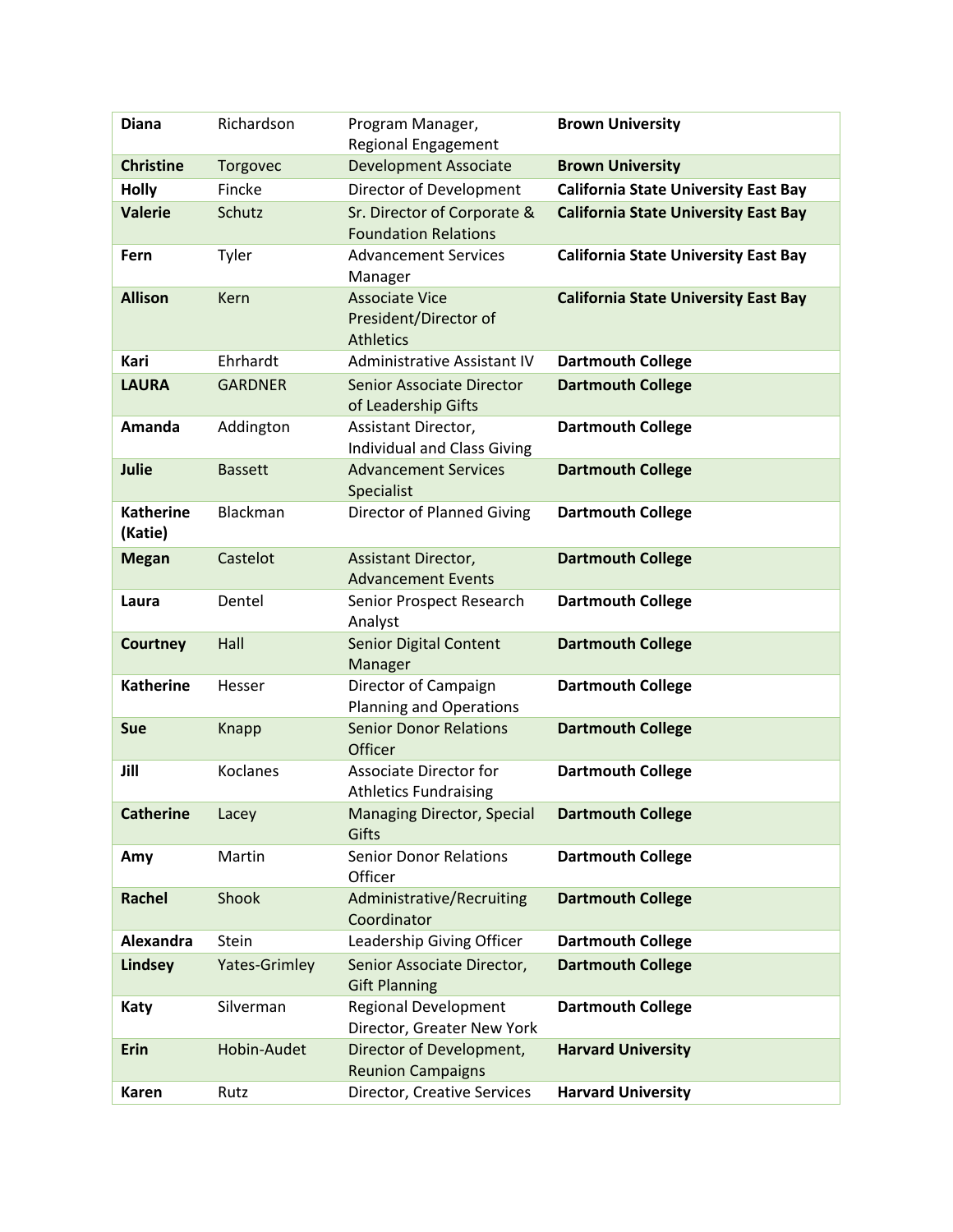| Jessica           | Spink         | Chief of Staff, Office of the<br>Vice President, Alumni<br><b>Affairs &amp; Development</b> | <b>Harvard University</b>                          |
|-------------------|---------------|---------------------------------------------------------------------------------------------|----------------------------------------------------|
| <b>Brittany</b>   | Wilhelm       | Managing Director, Talent<br>Management                                                     | <b>Harvard University</b>                          |
| Jill              | Mazma         | Director, Development<br>Planning                                                           | <b>Harvard University</b>                          |
| Rachel            | Griffin       | Assistant Director of<br>Stewardship                                                        | The University of Connecticut<br><b>Foundation</b> |
| <b>Sarah</b>      | Natorski      | <b>Senior Prospect</b><br><b>Management Analyst</b>                                         | The University of Connecticut<br><b>Foundation</b> |
| Lauren            | <b>Davies</b> | Assistant Director of<br>Alumni Chapters &<br>Networks                                      | The University of Connecticut<br><b>Foundation</b> |
| Liz               | Gagnier       | Senior Designer                                                                             | The University of Connecticut<br><b>Foundation</b> |
| <b>Marcy</b>      | Jarzabek      | Director of Development,<br>Neag School of Education                                        | The University of Connecticut<br><b>Foundation</b> |
| <b>Tanisha</b>    | <b>Rivera</b> | <b>Business Intelligence</b><br>Analyst                                                     | The University of Connecticut<br><b>Foundation</b> |
| <b>Christine</b>  | Vargas        | Director of Development,<br>School of Veterinary<br>Medicine                                | <b>University of California, Davis</b>             |
| Joanne            | Choi          | <b>Assistant Controller, UCLA</b><br>Foundation                                             | <b>University of California, Los Angeles</b>       |
| Katie             | Holland       | Director, Board &<br>Leadership Engagement                                                  | <b>University of California, Los Angeles</b>       |
| Laneisha          | Lockridge     | <b>Program Coordinator</b>                                                                  | <b>University of California, Los Angeles</b>       |
| Carmen            | Zambrano      | <b>Assistant Director</b>                                                                   | <b>University of California, Los Angeles</b>       |
| <b>Melynda</b>    | Martin-Small  | <b>Development Coordinator</b>                                                              | <b>University of California, Los Angeles</b>       |
| <b>Toyin</b>      | Ogunleye      | Event Manager,<br><b>Development Events</b>                                                 | <b>University of California, Los Angeles</b>       |
| <b>Danielle</b>   | Jostes        | Equine Philanthropy &<br><b>Gluck Foundation Director</b>                                   | <b>University of Kentucky</b>                      |
| Sarah             | Fitzgerald    | Stewardship Officer                                                                         | <b>University of Kentucky</b>                      |
| <b>Beth</b>       | Wells         | Director of Philanthropy,<br><b>Lewis Honors College</b>                                    | <b>University of Kentucky</b>                      |
| <b>Kerrie</b>     | Moore         | Director of Alumni and<br>Philanthropy                                                      | <b>University of Kentucky</b>                      |
| <b>Laura Beth</b> | O'Bryan       | Director of Stewardship                                                                     | <b>University of Kentucky</b>                      |
| Ayasha            | Benninghoven  | Senior Associate Director<br>of Development-DEI<br>Initiative                               | <b>University of Oregon</b>                        |
| Vidusha           | Devasthali    | Senior Director of<br><b>Foundation Relations</b>                                           | <b>University of Oregon</b>                        |